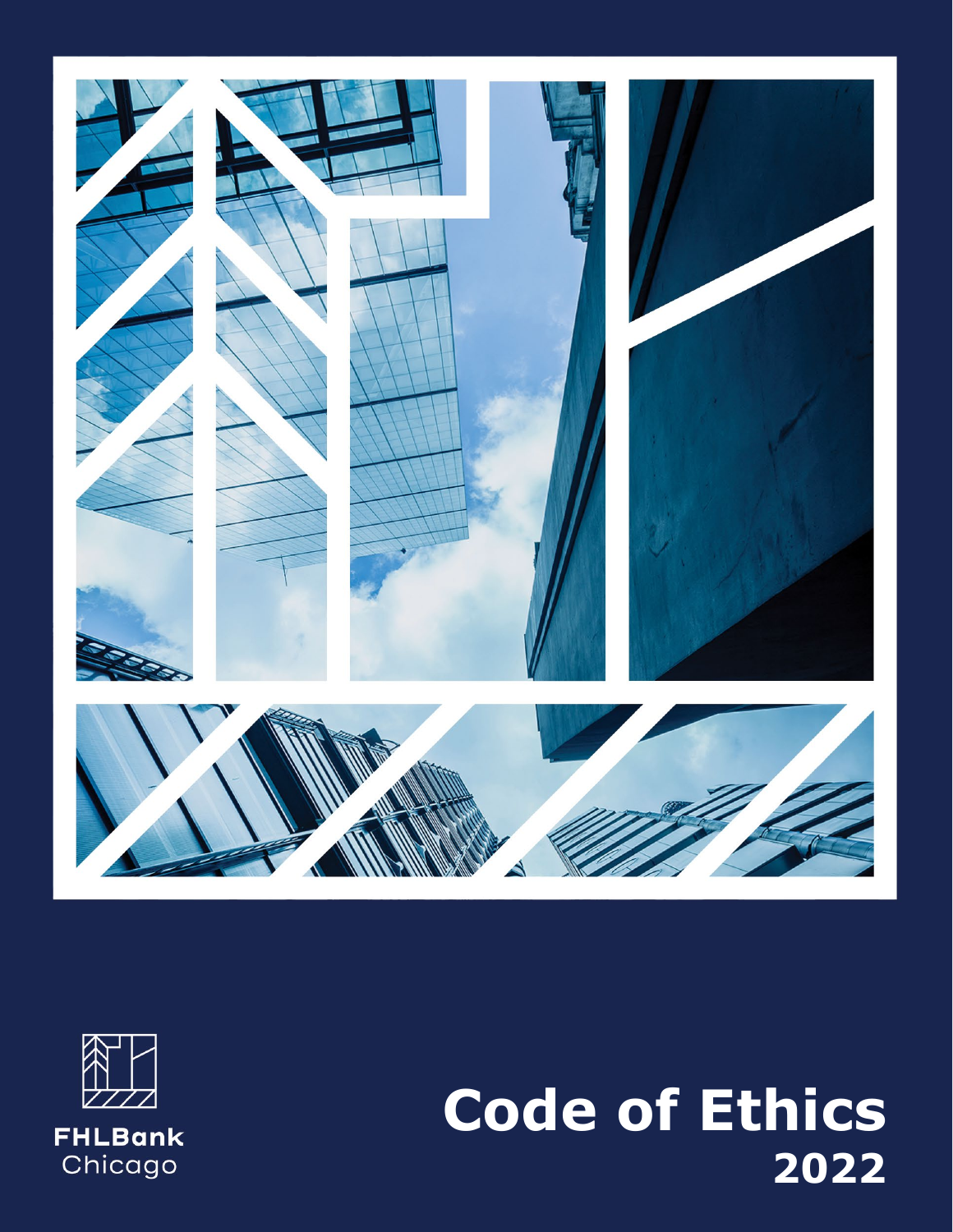# Contents

| You may not have a Financial Interest or a Significant Personal Interest in |  |
|-----------------------------------------------------------------------------|--|
|                                                                             |  |
|                                                                             |  |
|                                                                             |  |
|                                                                             |  |
| Corporate Opportunities, Insider Trading, Fair Dealing, and Competing with  |  |
|                                                                             |  |
|                                                                             |  |
|                                                                             |  |
|                                                                             |  |
|                                                                             |  |
|                                                                             |  |
|                                                                             |  |
|                                                                             |  |
|                                                                             |  |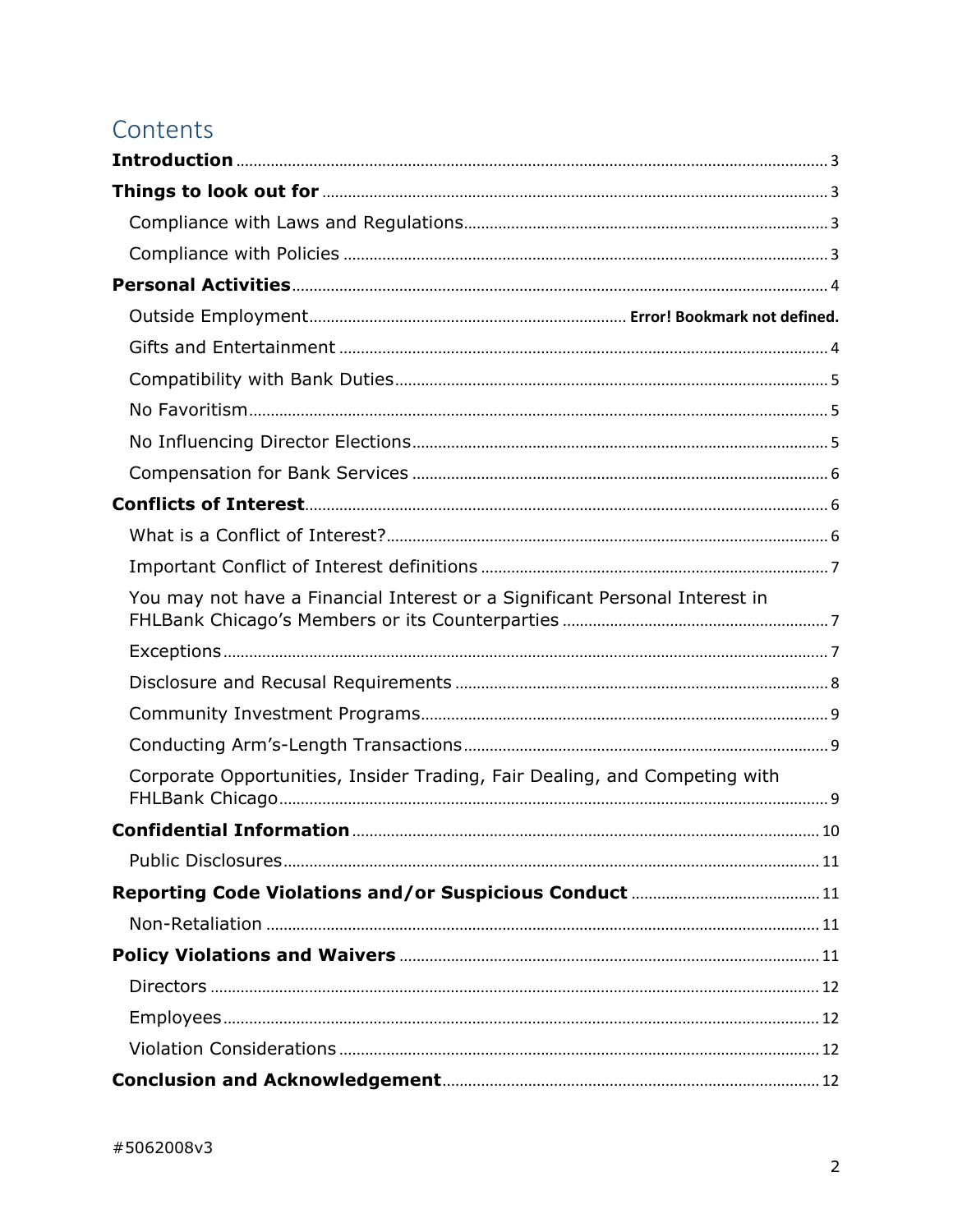# <span id="page-2-0"></span>**Introduction**

Since it was founded in 1932, the Federal Home Loan Bank of Chicago (the "FHLBank Chicago") has built a reputation for delivering products and services to our member institutions ("Members") with integrity and honor. FHLBank Chicago has developed this reputation by establishing appropriate risk tolerances, risk limitations, and the fundamental expectation that our employees will conduct themselves with the highest level of integrity, honesty and impartiality. This includes treating FHLBank Chicago Members, Directors, and fellow employees with respect and courtesy, avoiding conflicts of interest, and speaking up about your colleagues' conduct that might violate the FHLBank Chicago's ethical expectations.

FHLBank Chicago outlines its expectations in this Code of Ethics (the "Code"), which applies to all full-time and part-time employees of FHLBank Chicago and Members of the Board of Directors. References to "you" refer to both employees and Directors, however, certain provisions apply only to employees.

The Code is updated annually and, therefore, each year FHLBank Chicago will ask you to certify your compliance with the Code. This Code is effective as of January 1, 2022.

You are responsible for reading the Code, reviewing any related training and associated policies, and also understanding and complying with the requirements.

If you have any questions or concerns about anything described in the Code, please send your questions to your HR business partner or the General Counsel.

# <span id="page-2-1"></span>**Things to look out for**

Throughout this document, you will find "What if" scenarios that will serve as examples of the Code in practice.

You should review the additional FHLBank Chicago Policies that align with, and form part of, this Code. The policies are highlighted for your attention in purple slate and bold font.

#### <span id="page-2-2"></span>Compliance with Laws and Regulations

FHLBank Chicago is a highly-regulated entity operating within a highly-regulated industry. Compliance with applicable laws and regulations, whether those have been issued by our regulator, the federal government, or any state government, including the States of Illinois and Wisconsin is required. If you have any questions, please reach out to a member of the Law Department.

#### <span id="page-2-3"></span>Compliance with Policies

In addition to being familiar with the Code, you are responsible for being familiar and complying with all FHLBank Chicago policies and procedures, including the:

- **Privacy Statement**
- **Policy Statement on Use of Material Nonpublic Information**
- **Anti-Money Laundering, Bank Secrecy Act, and Suspicious Activity Reporting Policy** ("AML/BSA")
- **Whistleblower Policy and Procedures** ("Whistleblower")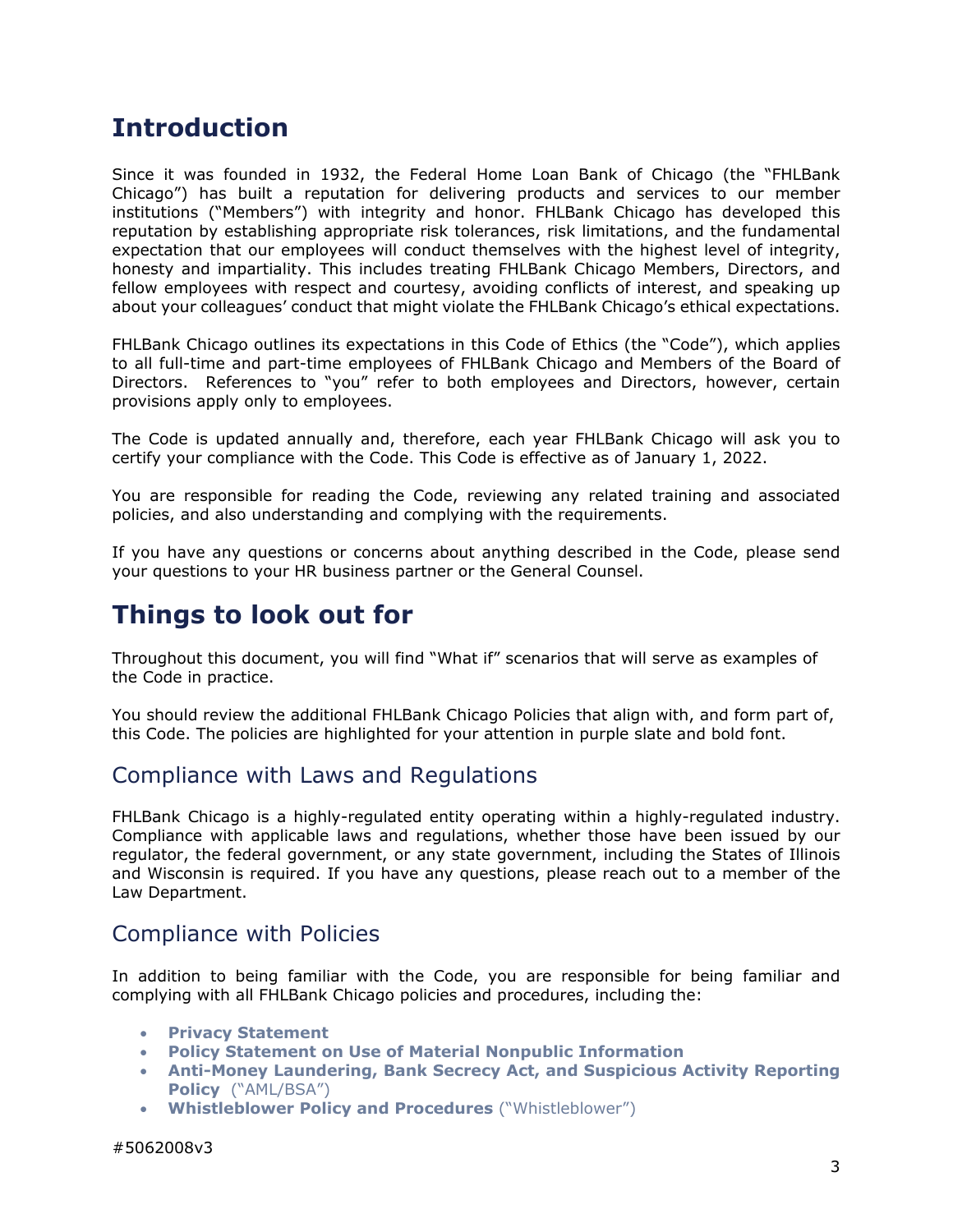• **Employee Handbook**

# <span id="page-3-0"></span>**Personal Activities**

## Outside or Self Employment

You may not engage in outside employment, self-employment or other outside activities that:

- are incompatible with the performance of your FHLBank Chicago duties and responsibilities
- make use of, incorporate, or rely on any FHLBank materials or other information obtained, sourced or gathered from the FHLBank Chicago
- conflict with FHLBank Chicago's core business hours
- appear to have, or has a conflict of interest with the Bank's business or even an appearance of impropriety between your employment with the FHLBank Chicago Such conflicts occur, for example, with employment with a Member, Member's Competitor or a FHLBank Chicago Counterparty (a third party, such as an individual, Vendor or servicer).

If you have any concerns that your outside employment or self-employment meets or may meet one or more of the above criteria, You should disclose it to the FHLBank Chicago for further review or discuss with your HR Business Partner as soon as possible. A failure to comply with this policy may result in disciplinary action, up to and including termination of employment with the FHLBank Chicago.

This does not prevent you from participating in the activities of charitable, religious, professional, social, fraternal, nonprofit, educational, recreational, public service, or civic organizations, unless these activities are incompatible with your job. If you are unsure whether your activity is incompatible with your job at the Bank, please reach out to your HR Business Partner.

#### *What if……*

I have been offered work consulting with a firm that specializes in mortgage analytics. I would only work 5 hours a week, and would not work during Bank hours. Can I accept this opportunity?

**Answer:** You should disclose this opportunity to the Bank or your HR Business Partner for further review.

#### <span id="page-3-1"></span>Gifts and Entertainment

You may not accept or solicit Gifts that are incompatible with your duties at FHLBank Chicago. This includes offers for reimbursement or entertainment, gratuities, loans, services, or other personal benefits (gifts) from Members or Bank Counterparties who are performing, or who are seeking to perform, services for FHLBank Chicago.

If you receive a gift that is not permitted under the Code, you should politely decline it.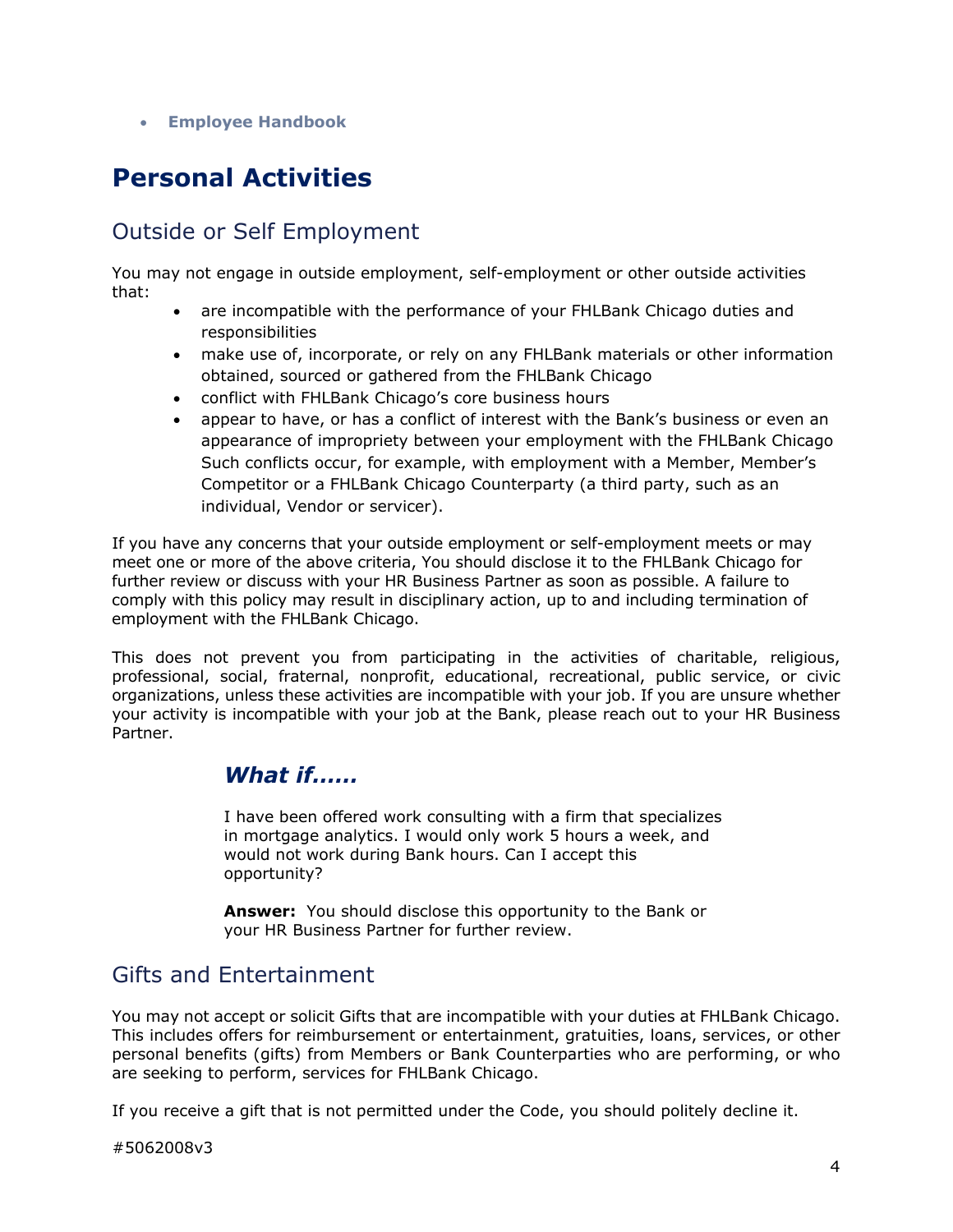## *What if……*

One of our vendors offered me tickets to a major league baseball game as an honorarium for attending their conference – they are not attending, so can I accept them?

**Answer:** No, you must politely decline the tickets.

#### <span id="page-4-0"></span>Compatibility with Bank Duties

You may participate in activities compatible with your Bank duties, including:

- Accepting food, refreshments, or entertainment on infrequent occasions in the ordinary course of business, where both you and a representative of the Member or Counterparty who invited you is in attendance. If a meeting or function requires travel and/or lodging expenses that will be paid by the Member or Counterparty, you must obtain the prior approval of your Group Head.
- Participating in activities where the circumstances make it clear that the motivating factor behind the activity is family or personal relationships rather than the business of the person hosting the activity.
- Accepting unsolicited gifts of nominal value (not more than \$200 in a calendar year) from any single Member or Counterparty.
- Accepting unsolicited advertising or promotional material, such as pens, pencils, notepads, travel mugs, and other items of nominal value.
- Taking advantage of a discount negotiated by FHLBank Chicago on behalf of its employees.

#### *What if……*

I was attending an industry convention with some of our Members and there was a raffle for an iPad. I won, but it is worth more than \$200. Do I have to decline it?

**Answer:** No, although its value exceeds \$200, it is a randomly awarded prize and not a gift, so you may accept it.

#### <span id="page-4-1"></span>No Favoritism

You may engage in a deposit, loan, or other transaction with a Member under the same terms and conditions available to the public. You may not seek – either for yourself, a family member, or a third party – any terms or conditions with respect to deposits, loans, or other transactions with a Member that are more favorable than those available to the public.

#### <span id="page-4-2"></span>No Influencing Director Elections

You must follow Federal Finance Housing Agency ("FHFA") regulations regarding the prohibition on actions to influence Director Elections.

You may not:

#5062008v3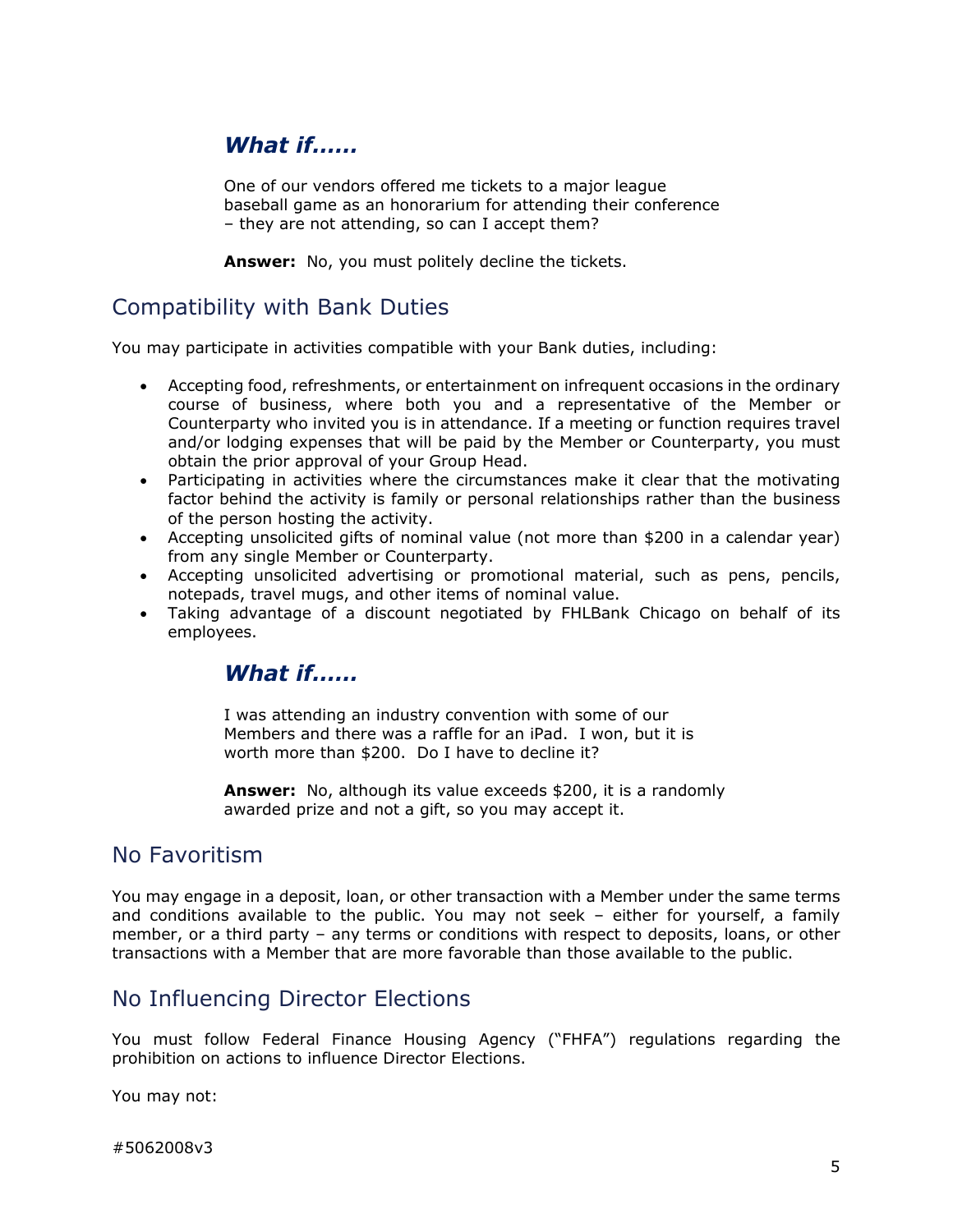- Communicate directly or indirectly that another Bank employee, agent, or Director supports or opposes the nomination or election of a particular individual for a directorship; or
- Take any other action to influence the voting.

However, provided that you are acting in your personal capacity, you may:

• Support the nomination or election of any individual for a Member directorship and also support the candidacy of any person nominated by the Board of Directors for election to an independent directorship, provided you do not give the appearance that you represent the views of FHLBank Chicago or its Board of Directors in doing so.

#### <span id="page-5-0"></span>Compensation for Bank Services

You may not receive a salary or anything of monetary value from a private source as compensation for your services to FHLBank Chicago.

# **Conflicts of Interest**

#### <span id="page-5-2"></span>What is a Conflict of Interest?

<span id="page-5-1"></span>

#### **Directors should refer to the Director's Conflict of Interest Policy for information about Director Conflicts of Interest.**

#### #5062008v3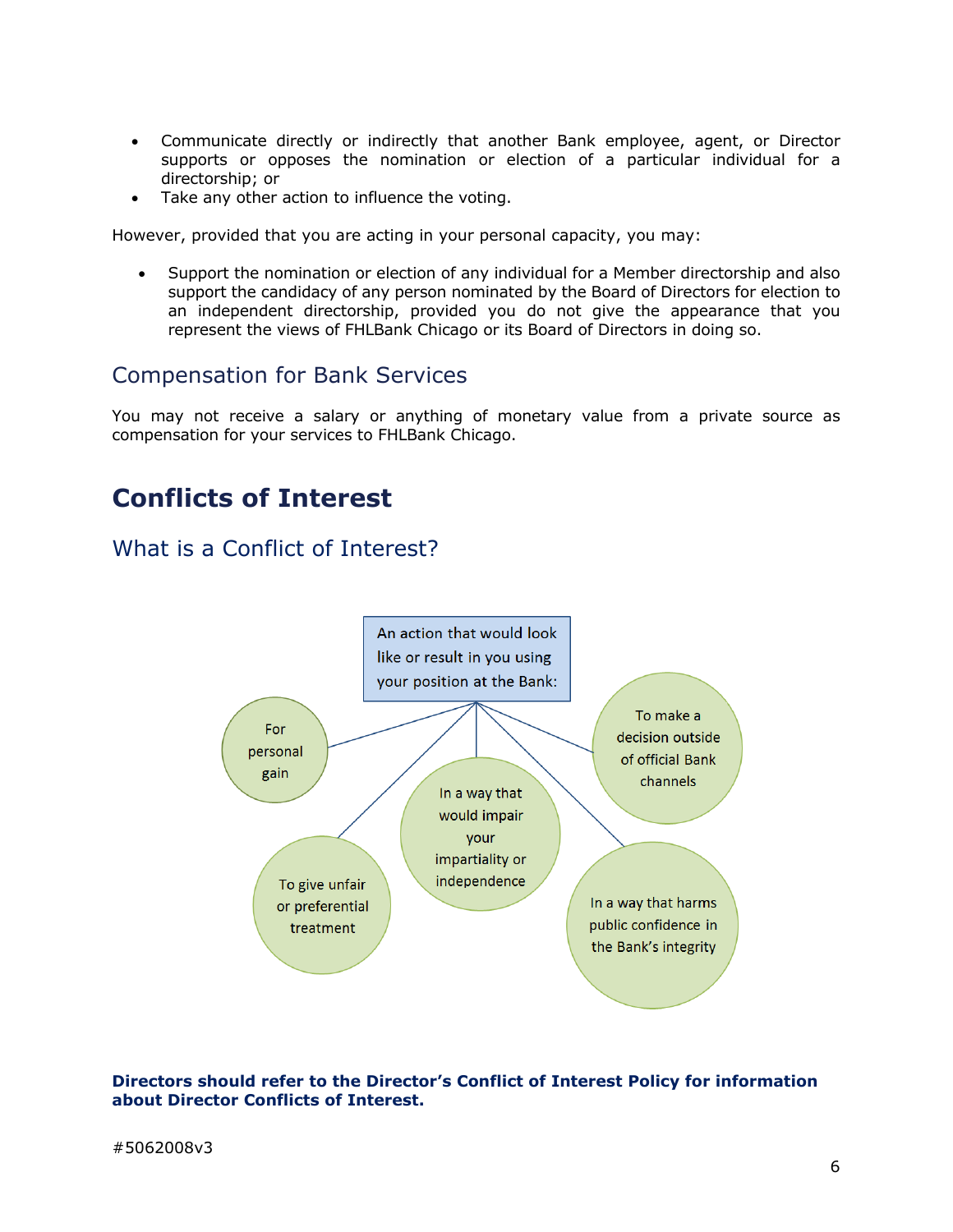# <span id="page-6-0"></span>Important Conflict of Interest definitions

#### Immediate Family Member

Your spouse, domestic partner, parent, stepparent, sibling, child, stepchild, dependent, or any relative who lives in your household.

#### Financial Interest

Ownership or control by you or your Immediate Family Member of any shares of common or preferred stock, or other equity security or any debt security or obligation, including subordinated debt, issued by a Member, but excluding deposits or savings accounts.

#### Significant Personal Interest

A position of leadership in an organization held by you or your Immediate Family Member, such as serving on a Board of Directors.

#### <span id="page-6-1"></span>You may not have a Financial Interest or a Significant Personal Interest in FHLBank Chicago's Members or its Counterparties

If your duties at FHLBank Chicago require you to make a decision about a Member or Counterparty in which you have a Financial Interest or Significant Personal Interest, please notify your immediate supervisor and notify the Law Department. FHLBank Chicago will review your conflict and may ask you to recuse yourself from the decision.

If your Financial Interest or Significant Personal Interest in a Member or a Counterparty interferes with your ability to properly perform your job, FHLBank Chicago may require you to divest yourself of that interest within a reasonable period of time to continue your employment at FHLBank Chicago.

#### <span id="page-6-2"></span>**Exceptions**

You may refer to the chart to help you determine whether your Financial Interest or Significant Personal Interest falls within the Code of Ethics exceptions. Unless your interest falls within the Mutual Funds, ETF or Index Fund exception, you will still need to report your conflict to FHLBank Chicago.

#### *What if……*

I know I have invested in mutual funds, but I am not sure if the fund invests in one of our Members. Do I have to disclose?

**Answer:** Having investments in mutual funds is an exception that does not need to be disclosed to FHLBank Chicago.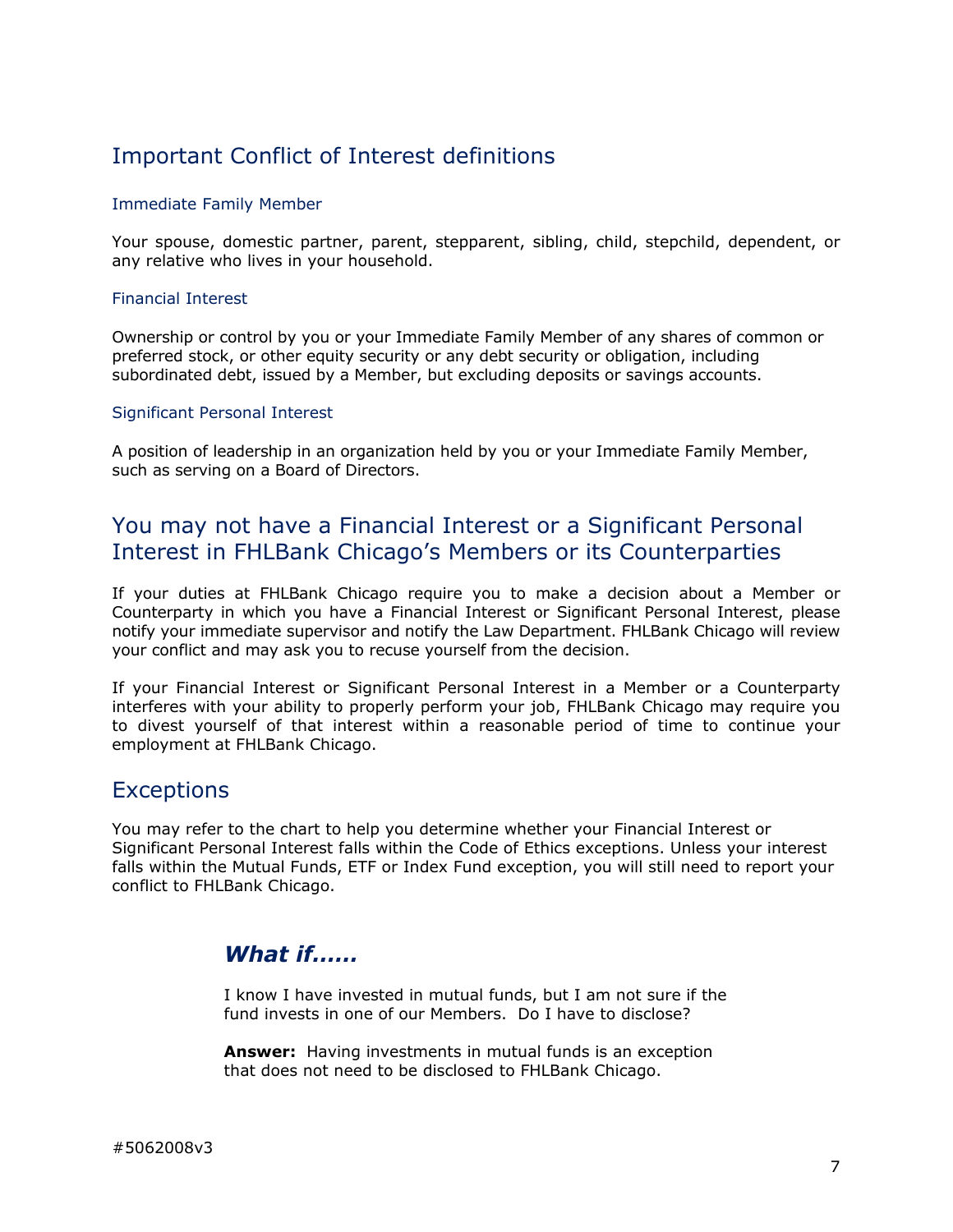| Mutual Funds,<br><b>ETFs or Index</b><br><b>Funds</b> | You may own shares or other investment units of a Mutual Fund, ETF or<br>Index Fund that has invested in a Member, provided that you don't direct<br>the investment decisions of the Mutual Fund, ETF or Index Fund                                                                                  |
|-------------------------------------------------------|------------------------------------------------------------------------------------------------------------------------------------------------------------------------------------------------------------------------------------------------------------------------------------------------------|
| Qualified<br><b>Benefit Plan</b>                      | You may have shares or other investment units in a Member that are<br>held through a qualified benefit plan established by your Immediate<br>Family Member's employer                                                                                                                                |
| Former<br>Employment<br>with a<br>Member              | You may have shares in a Member that were obtained through your<br>former employment with a Member, or that were obtained by your<br>Immediate Family Member's current or former employment with a<br>Member                                                                                         |
| Special<br><b>Circumstances</b>                       | You may have shares in a Member that were obtained through special<br>circumstances, such as through an inheritance, gift, merger, acquisition<br>or change in marital status                                                                                                                        |
| Conversion                                            | You may have shares in a Member that were obtained through the<br>conversion of a mutual institution to a stock institution, provided that you<br>obtained your interest because you are an account holder of the<br>institution.                                                                    |
| <b>Securities</b>                                     | You may purchase or sell securities in a Member where (1) neither you<br>nor your Immediate Family Member has any influence, control or prior<br>knowledge that could impact the purchase or sale, and (2) where you<br>hold the securities in a Blind Account, managed by an investment<br>advisor. |

## <span id="page-7-0"></span>Disclosure Requirements

You understand and acknowledge that:

- You must disclose a new interest in a Member as soon as you know you have a new conflict, unless it falls within the Mutual Fund, ETF or Index Fund Exception outlined above by contacting your HR Business Partner.
- If you have a new interest in a Bank Counterparty, you must disclose an interest as soon as you know you have an interest by contacting your HR Business Partner.
- If you are not sure whether you have a conflict, you should consult with your HR Business Partner.
- You must report an existing conflict annually during FHLBank Chicago's Code of Ethics certification, even if you have reported that conflict to FHLBank Chicago previously.

#### Recusal Requirements

You understand and acknowledge that:

• You are responsible for ensuring that you recuse yourself from making any decision that relates to a potential or an actual conflict of interest, and notifying your manager and the Law Department of your recusal.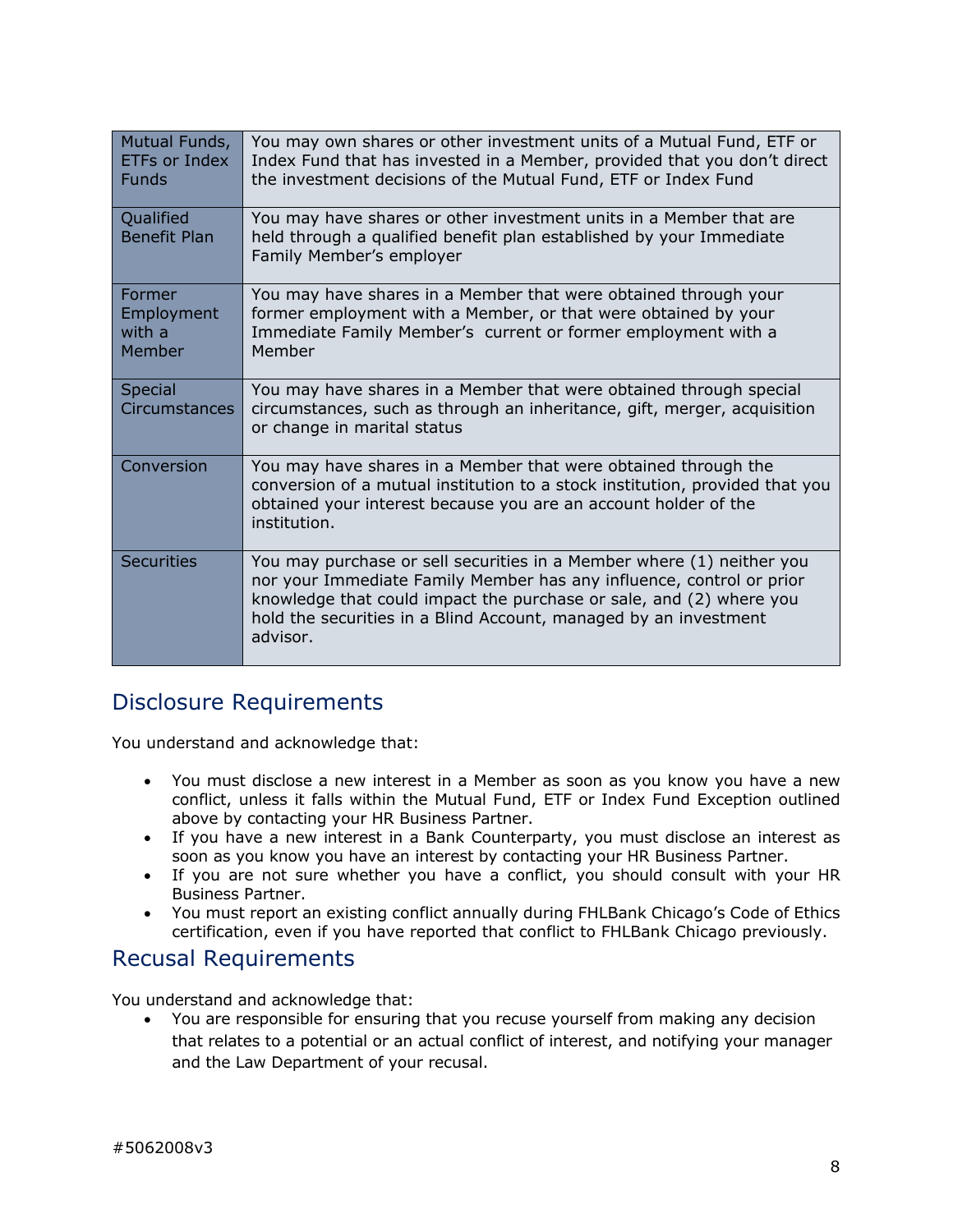## <span id="page-8-0"></span>Community Investment Programs

If you or your Immediate Family Member has a Financial Interest in, or is an employee, director, officer, volunteer, or consultant of, an organization involved in a transaction that is either the subject of a pending or approved Community Investment Program application or modification thereof, or a Community First® Fund application, or a potential recipient of any Community Investment Program grant or loan, then you must disclose that information to FHLBank Chicago. You should also review FHLBank Chicago's **Community Investment Conflict of Interest Policy** for additional information.

You should not participate in or attempt to influence decisions by FHLBank Chicago regarding the evaluation, selection, approval, funding, monitoring, or any remedial process for an application, loan, grant, or underlying project with which you or your Immediate Family Member has a conflict.

If you have an actual or potential Conflict of Interest with FHLBank Chicago's Community Investment Programs, you may be asked to complete the Community Investment Conflicts of Interest Disclosure form. You can find this form on the Community Investment Blink Page. You may not solicit Members personally or through a third party, to explore any potential Community Investment Program arrangement, regardless of whether the arrangement would result in the receipt of something of value by you or your Immediate Family Member.

#### *What if……*

I am on the Board of Directors for a community development organization. I didn't say anything about the Community First Fund, but I know they are applying. I don't work in Community Investment, so do I need to say anything?

**Answer:** Yes. You still need to disclose your Board position to FHLBank Chicago.

#### <span id="page-8-1"></span>Conducting Arm's-Length Transactions

The Law Department will document that FHLBank Chicago is conducting all transactions where there is a conflict of interest in accordance with standard business practices (such as competitive bidding, market standard terms, independent appraisals to support fair value, etc.).

## <span id="page-8-2"></span>Corporate Opportunities, Insider Trading, Fair Dealing, and Competing with FHLBank Chicago

You owe a duty to FHLBank Chicago to advance its legitimate interests when the opportunity to do so arises. You should not take any opportunity that you discover through the use of Bank information or Bank property, or through your position at FHLBank Chicago, without first obtaining the consent of the General Counsel (for employees) or the Audit Committee (for Directors). You may not compete with FHLBank Chicago.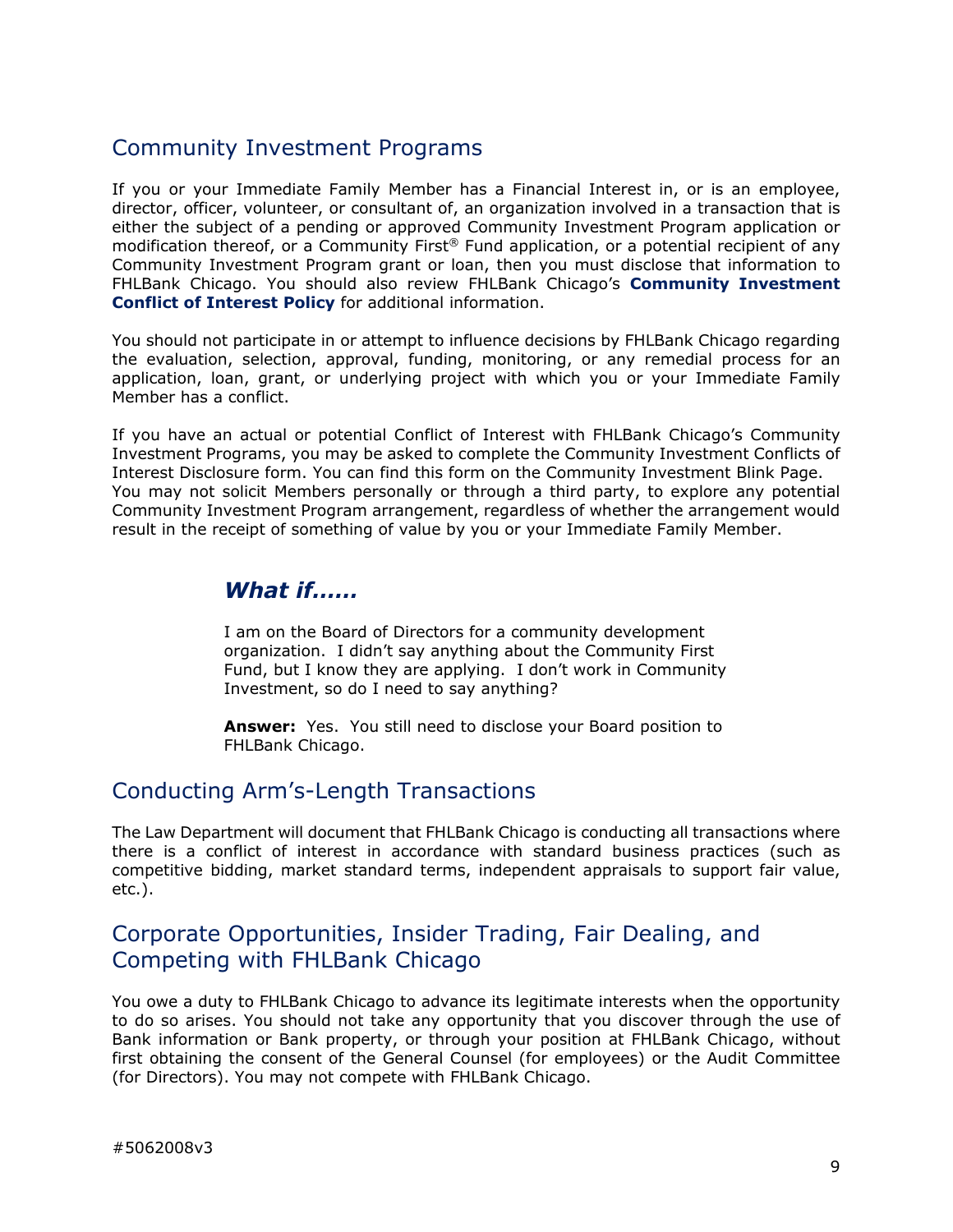You must perform your duties fairly, impartially, and in a non-discriminatory manner that seeks to benefit or harm a Member, Counterparty, or employee.

#### *What if……*

Through my work at FHLBank Chicago, I found out that one of our Members is going to undergo some management changes that may affect their stock value. Can I tell my sibling, who I know has stick in that Member, and who might be affected?

**Answer:** No, you cannot share that information with your sibling or anyone outside of FHLBank Chicago.

# <span id="page-9-0"></span>**Confidential Information**

While working at FHLBank Chicago, you may have access to information that:

- has not been made available to the general public;
- is designated as confidential, private or proprietary;
- or is routinely treated by FHLBank Chicago as confidential.

Some examples of confidential information include:

- non-public information about FHLBank Chicago or any Member, or Business Partner of FHLBank Chicago, including financial information and information submitted through an Affordable Housing Program application;
- non-public information about a Bank Member's customer, another Federal Home Loan Bank, or the Federal Home Loan Bank System;
- certain communications from FHLBank Chicago's regulator and information received from any other federal or state regulatory agency about any Bank Member or applicant for Bank membership;
- personally identifiable information (PII), such as a person's name along with a social security number, driver's license number, bank statement, health information, or other financial information; and
- personal information about any Bank employee, or Director.

Confidential information may only be released or used as authorized by Bank policy.

#### *What if……*

I learned FHLBank Chicago is discussing disengaging with a certain vendor; one of my friends works for that Vendor, so can I give her a heads up about our plans?

**Answer:** You may not tell anyone about FHLBank Chicago's plans to disengage with any vendor outside of official channels.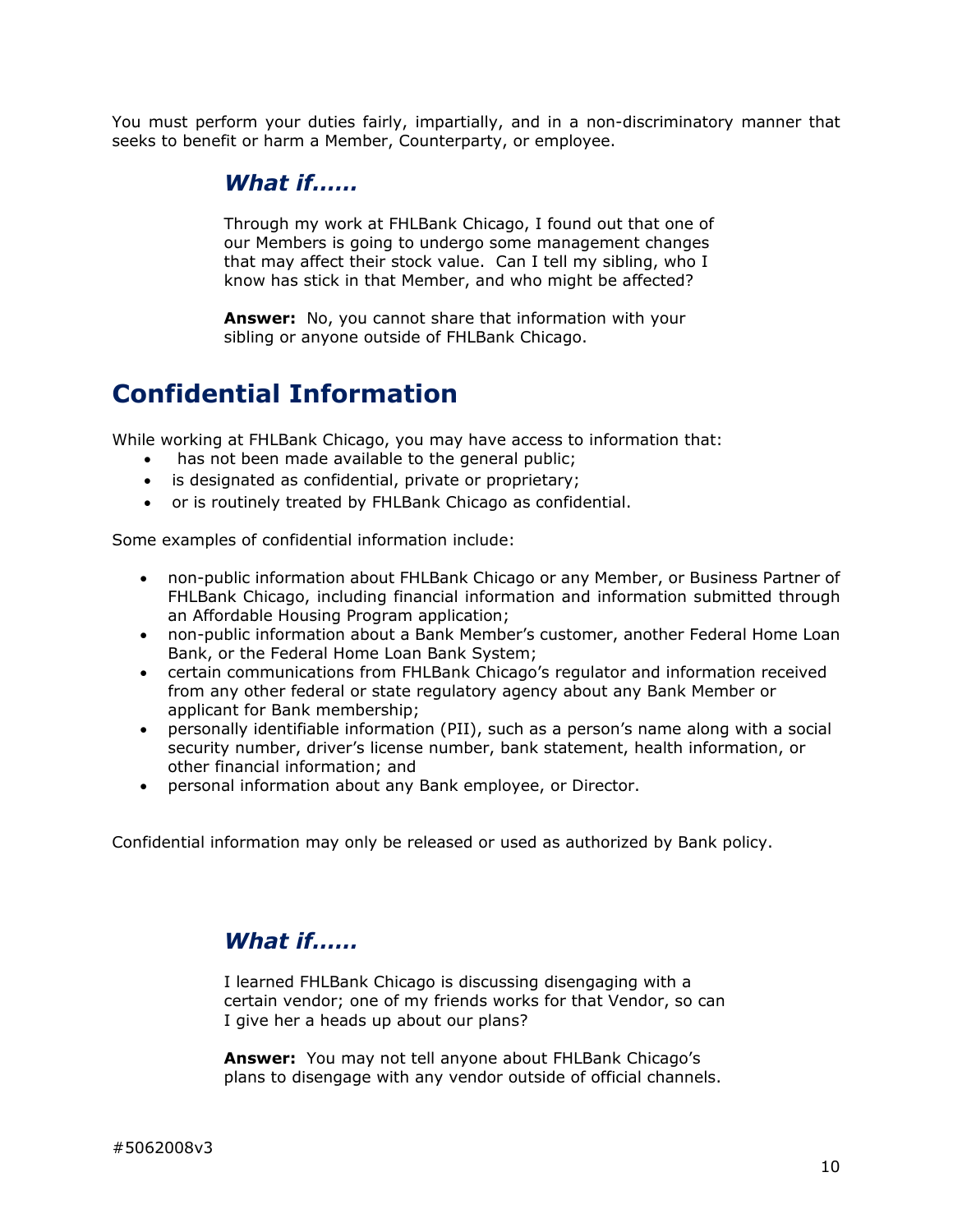## <span id="page-10-0"></span>Public Disclosures

FHLBank Chicago submits various information and reports to its regulator, some of which are made publically available by the FHFA. FHLBank Chicago also files various periodic reports with the Securities and Exchange Commission. It is FHLBank Chicago's policy to make full, fair, accurate, timely, and understandable disclosures in compliance with all applicable laws and regulations in all reports and documents that FHLBank Chicago files or submits to any regulatory agency.

You should take steps to help ensure that FHLBank Chicago makes full, fair, accurate, timely, and understandable disclosures in all of its public communications and disclosures, including those related to FHLBank Chicago's financial condition. You should review FHLBank Chicago's Disclosure Policy under Securities and Exchange Commission Regulation FD, for more information on Bank compliance with "fair disclosure" securities laws.

# <span id="page-10-1"></span>**Reporting Code Violations and/or Suspicious Conduct**

It is your responsibility to report any actual or potential Code violation, as well as any illegal activity, fraudulent activity, or any activity that you think could be illegal or fraudulent (collectively known as Suspicious Conduct) as soon as possible using the channels FHLBank Chicago has made available for reporting under the **Whistleblower Policy** and/or the **AML/BSA Policy** as applicable.

When reporting actual or potential Code violations and/or Suspicious Conduct, you are encouraged to provide as much detail as possible, including information about names, dates, and places, a description of the events that took place, and your perception of why the incident(s) may be a violation of this Code or may be Suspicious Conduct. Please do not attempt to conduct an investigation by yourself.

Reports will be kept as confidential as possible and you should maintain that confidentiality as well.

#### <span id="page-10-2"></span>Non-Retaliation

FHLBank Chicago is committed to promoting ethical business practices and complying with all applicable laws, regulations, accounting standards, accounting controls, and audit practices. FHLBank Chicago strictly prohibits, and will not tolerate, any retaliation (intimidation, or discriminatory conduct) against anyone who makes a report, raises a concern, or cooperates with an investigation). In certain cases, retaliation is a violation of law.

Anyone who believes that any retaliatory conduct has occurred against them or against another person at FHLBank Chicago, or who believes that retaliatory conduct is likely to occur, should report the matter to the General Counsel.

# <span id="page-10-3"></span>**Policy Violations and Waivers**

Any violation of this Code will be addressed as follows: